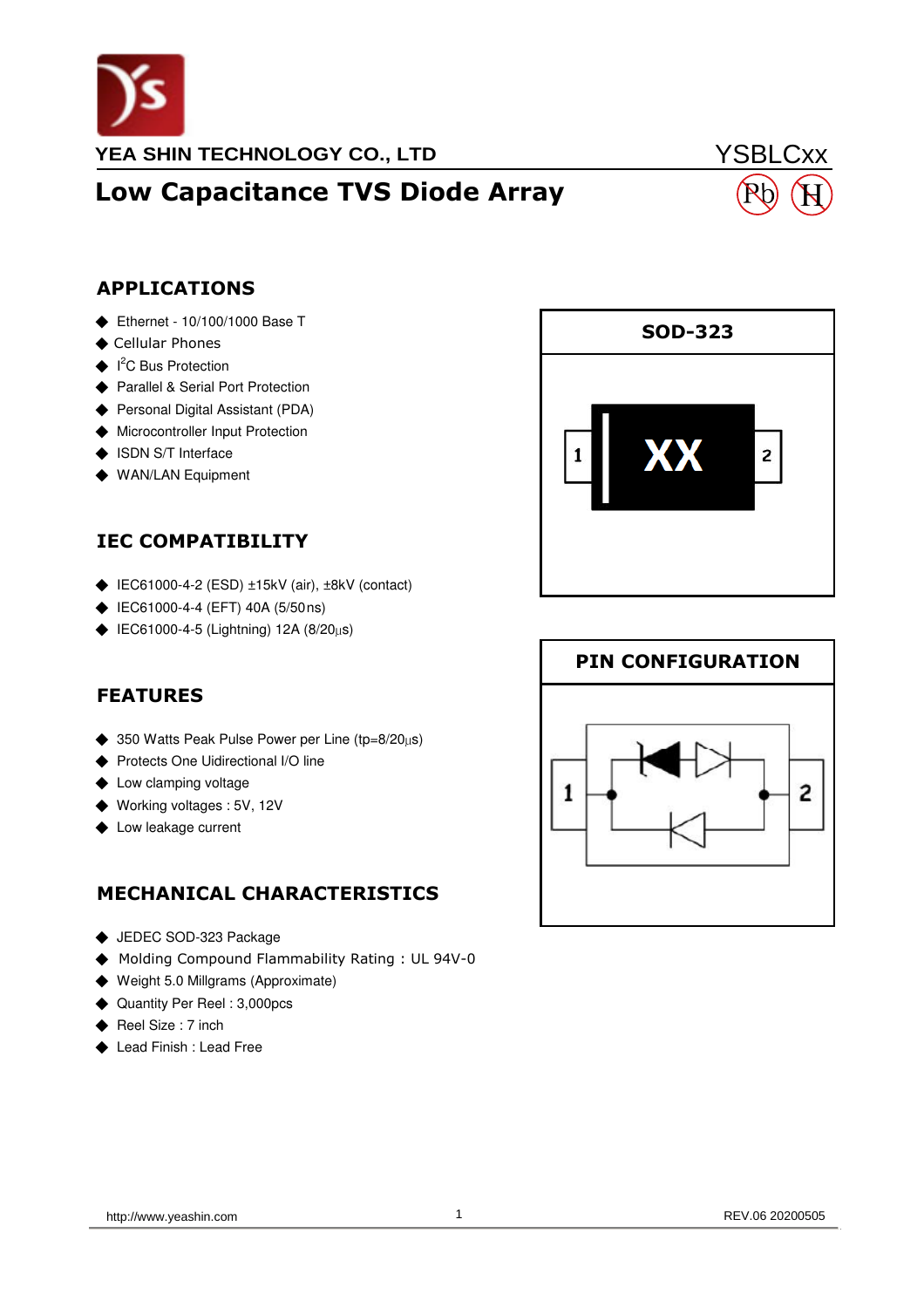# **DEVICE CHARACTERISTICS**

### **YSBLCxx**

| MAXIMUM RATINGS (@ 25°C Unless Otherwise Specified) |                             |                |              |  |  |
|-----------------------------------------------------|-----------------------------|----------------|--------------|--|--|
| PARAMETER                                           | <b>SYMBOL</b>               | <b>VALUE</b>   | <b>UNITS</b> |  |  |
| Peak Pulse Power (tp=8/20µs waveform)               | $P_{PP}$                    | 350            | Watts        |  |  |
| Lead Soldering Temperature                          |                             | 260 (10 sec.)  | $\sim$       |  |  |
| Operating Temperature Range                         |                             | $-55 \sim 150$ | $\sim$       |  |  |
| Storage Temperature Range                           | $\mathsf{T}_{\textsf{STG}}$ | $-55 \sim 150$ | $\sim$       |  |  |

| ELECTRICAL CHARACTERISTICS PER LINE (@ 25℃ Unless Otherwise Specified) |                                 |                         |         |             |        |        |      |           |        |
|------------------------------------------------------------------------|---------------------------------|-------------------------|---------|-------------|--------|--------|------|-----------|--------|
| <b>PART NUMBER</b>                                                     | <b>DEVICE</b><br><b>MARKING</b> | <b>V</b> <sub>RWM</sub> | $V_{B}$ | $\rm I_{T}$ | $V_C$  | $V_C$  |      | $\rm I_R$ | $C_T$  |
|                                                                        |                                 | (V)                     | (V)     |             | @1A    |        |      | $(\mu A)$ | (pF)   |
|                                                                        |                                 | (max.)                  | (min.)  | (mA)        | (max.) | (max.) | (@A) | (max.)    | (typ.) |
| YSBLC05                                                                | S <sub>5</sub>                  | 5.0                     | 6.0     |             | 9.8    | 18.3   | 8    | 5         | 0.4    |
| YSBLC12                                                                | <b>SA</b>                       | 12.0                    | 13.3    |             | 19.0   | 28.6   | 6    |           | 0.4    |





#### ESD Response (8kV Contact per IEC 61000-4-2)



Note: Data is taken with a 10x attenuator





http://www.yeashin.com 2 2 REV.06 20200505